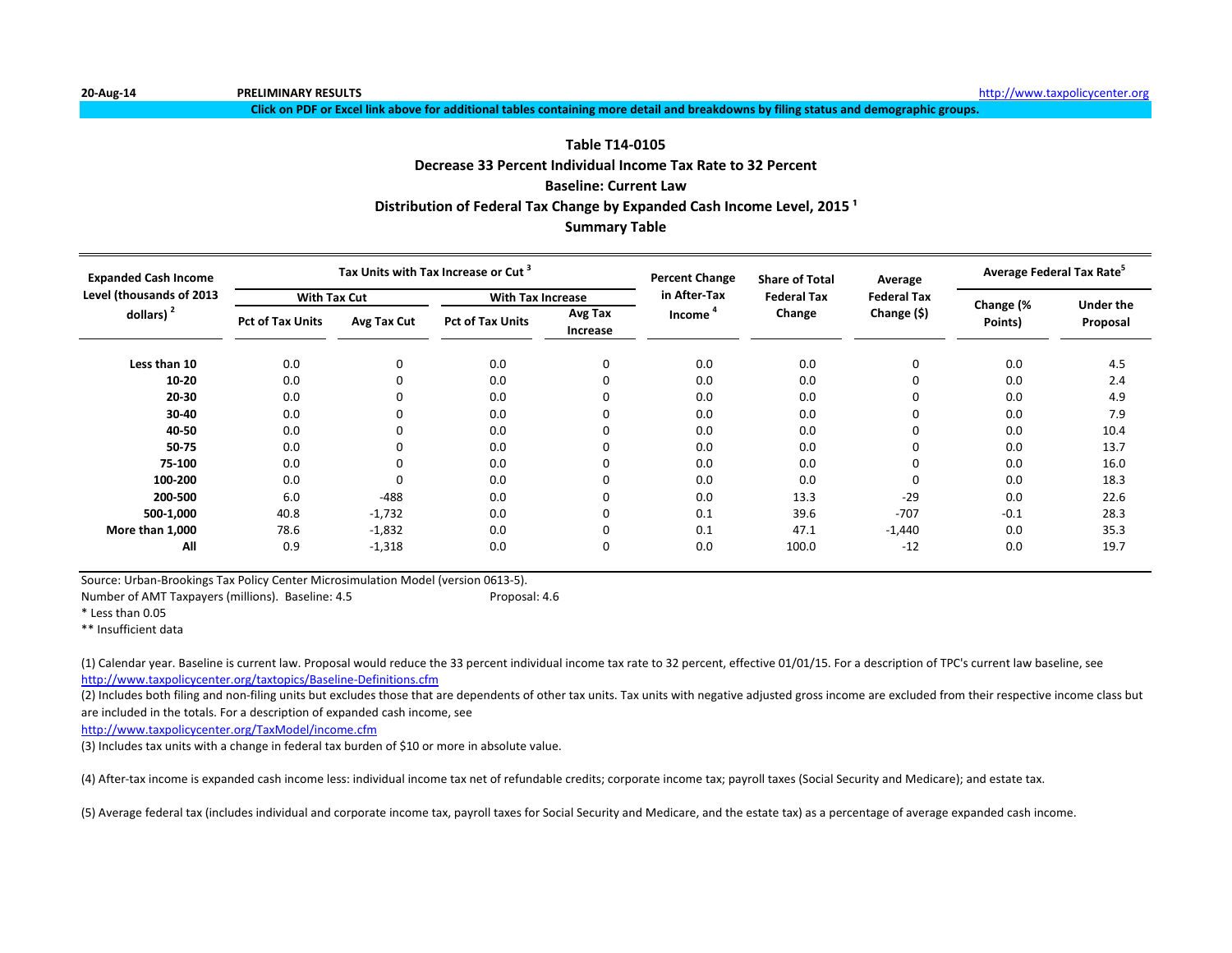### **Decrease 33 Percent Individual Income Tax Rate to 32 Percent Baseline: Current Law Table T14-0105** Distribution of Federal Tax Change by Expanded Cash Income Level, 2015<sup>1</sup> **Detail Table**

| <b>Expanded Cash Income</b><br>Level (thousands of 2013 | Percent of Tax Units <sup>3</sup> |                             | <b>Percent Change</b><br>in After-Tax | <b>Share of Total</b><br><b>Federal Tax</b> | <b>Average Federal Tax Change</b> |         | <b>Share of Federal Taxes</b> |                              | Average Federal Tax Rate <sup>5</sup> |                              |
|---------------------------------------------------------|-----------------------------------|-----------------------------|---------------------------------------|---------------------------------------------|-----------------------------------|---------|-------------------------------|------------------------------|---------------------------------------|------------------------------|
| dollars) $2$                                            | <b>With Tax Cut</b>               | <b>With Tax</b><br>Increase | Income                                | Change                                      | <b>Dollars</b>                    | Percent | Change (%<br>Points)          | <b>Under the</b><br>Proposal | Change (%<br>Points)                  | <b>Under the</b><br>Proposal |
| Less than 10                                            | 0.0                               | 0.0                         | 0.0                                   | 0.0                                         | 0                                 | 0.0     | 0.0                           | 0.1                          | 0.0                                   | 4.5                          |
| 10-20                                                   | 0.0                               | 0.0                         | 0.0                                   | 0.0                                         | 0                                 | 0.0     | 0.0                           | 0.3                          | 0.0                                   | 2.4                          |
| 20-30                                                   | 0.0                               | 0.0                         | 0.0                                   | 0.0                                         | 0                                 | 0.0     | 0.0                           | 0.9                          | 0.0                                   | 4.9                          |
| 30-40                                                   | 0.0                               | 0.0                         | 0.0                                   | 0.0                                         | 0                                 | 0.0     | 0.0                           | 1.6                          | 0.0                                   | 7.9                          |
| 40-50                                                   | 0.0                               | 0.0                         | 0.0                                   | 0.0                                         | 0                                 | 0.0     | 0.0                           | 2.2                          | 0.0                                   | 10.4                         |
| 50-75                                                   | 0.0                               | 0.0                         | 0.0                                   | 0.0                                         | 0                                 | 0.0     | 0.0                           | 7.6                          | 0.0                                   | 13.7                         |
| 75-100                                                  | 0.0                               | 0.0                         | 0.0                                   | 0.0                                         | 0                                 | 0.0     | 0.0                           | 8.0                          | 0.0                                   | 16.0                         |
| 100-200                                                 | 0.0                               | 0.0                         | 0.0                                   | 0.0                                         | 0                                 | 0.0     | 0.0                           | 26.2                         | 0.0                                   | 18.3                         |
| 200-500                                                 | 6.0                               | 0.0                         | 0.0                                   | 13.3                                        | $-29$                             | 0.0     | 0.0                           | 20.4                         | 0.0                                   | 22.6                         |
| 500-1,000                                               | 40.8                              | 0.0                         | 0.1                                   | 39.6                                        | $-707$                            | $-0.4$  | 0.0                           | 7.4                          | $-0.1$                                | 28.3                         |
| More than 1,000                                         | 78.6                              | 0.0                         | 0.1                                   | 47.1                                        | $-1,440$                          | $-0.1$  | 0.0                           | 25.1                         | 0.0                                   | 35.3                         |
| All                                                     | 0.9                               | 0.0                         | 0.0                                   | 100.0                                       | $-12$                             | $-0.1$  | 0.0                           | 100.0                        | 0.0                                   | 19.7                         |

#### **Baseline Distribution of Income and Federal Taxes** by Expanded Cash Income Level, 2015<sup>1</sup>

| <b>Expanded Cash Income</b><br>Level (thousands of 2013 | <b>Tax Units</b>             |                     | Pre-Tax Income    |                     | <b>Federal Tax Burden</b> |                                   | After-Tax Income  | Average<br><b>Federal Tax</b> |                   |
|---------------------------------------------------------|------------------------------|---------------------|-------------------|---------------------|---------------------------|-----------------------------------|-------------------|-------------------------------|-------------------|
| dollars) $2$                                            | <b>Number</b><br>(thousands) | Percent of<br>Total | Average (dollars) | Percent of<br>Total | Average (dollars)         | <b>Percent of</b><br><b>Total</b> | Average (dollars) | Percent of<br>Total           | Rate <sup>5</sup> |
| Less than 10                                            | 11,177                       | 6.8                 | 6.076             | 0.5                 | 270                       | 0.1                               | 5,806             | 0.6                           | 4.5               |
| 10-20                                                   | 22,171                       | 13.5                | 15,744            | 2.4                 | 373                       | 0.3                               | 15,371            | 2.9                           | 2.4               |
| 20-30                                                   | 19,574                       | 12.0                | 25,754            | 3.4                 | 1,261                     | 0.9                               | 24,492            | 4.1                           | 4.9               |
| 30-40                                                   | 15,956                       | 9.7                 | 36.290            | 4.0                 | 2,860                     | 1.6                               | 33,431            | 4.5                           | 7.9               |
| 40-50                                                   | 13,021                       | 8.0                 | 46.641            | 4.2                 | 4,836                     | 2.2                               | 41,806            | 4.6                           | 10.4              |
| 50-75                                                   | 24,880                       | 15.2                | 64,010            | 10.9                | 8,785                     | 7.6                               | 55,225            | 11.7                          | 13.7              |
| 75-100                                                  | 15,960                       | 9.7                 | 89,953            | 9.8                 | 14,370                    | 8.0                               | 75,583            | 10.3                          | 16.0              |
| 100-200                                                 | 28,865                       | 17.6                | 142,712           | 28.1                | 26,176                    | 26.2                              | 116,536           | 28.6                          | 18.3              |
| 200-500                                                 | 8,773                        | 5.4                 | 296,334           | 17.8                | 67,134                    | 20.4                              | 229,200           | 17.1                          | 22.7              |
| 500-1.000                                               | 1,076                        | 0.7                 | 700.466           | 5.2                 | 199,195                   | 7.4                               | 501,272           | 4.6                           | 28.4              |
| More than 1.000                                         | 628                          | 0.4                 | 3,265,088         | 14.0                | 1,153,212                 | 25.1                              | 2,111,877         | 11.3                          | 35.3              |
| All                                                     | 163.798                      | 100.0               | 89,403            | 100.0               | 17,604                    | 100.0                             | 71.799            | 100.0                         | 19.7              |

Source: Urban-Brookings Tax Policy Center Microsimulation Model (version 0613-5).

Number of AMT Taxpayers (millions). Baseline: 4.5 Proposal: 4.6

\* Less than 0.05

(1) Calendar year. Baseline is current law. Proposal would reduce the 33 percent individual income tax rate to 32 percent, effective 01/01/15. For a description of TPC's current law baseline, see

<http://www.taxpolicycenter.org/taxtopics/Baseline-Definitions.cfm>

(2) Includes both filing and non-filing units but excludes those that are dependents of other tax units. Tax units with negative adjusted gross income are excluded from their respective income class but are included in the totals. For a description of expanded cash income, see

<http://www.taxpolicycenter.org/TaxModel/income.cfm>

(3) Includes tax units with a change in federal tax burden of \$10 or more in absolute value.

(4) After-tax income is expanded cash income less: individual income tax net of refundable credits; corporate income tax; payroll taxes (Social Security and Medicare); and estate tax.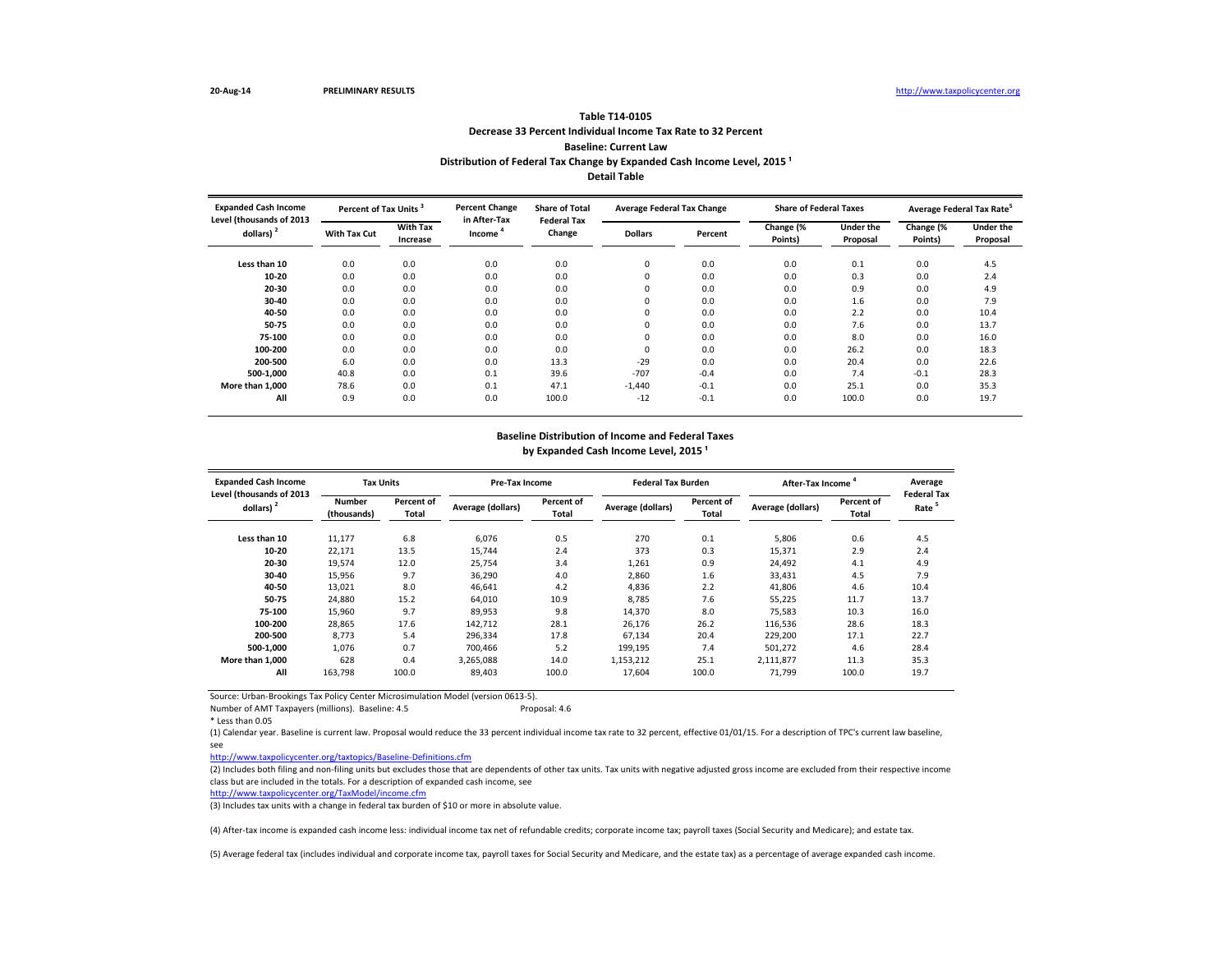# **Decrease 33 Percent Individual Income Tax Rate to 32 Percent Baseline: Current Law Table T14-0105** Distribution of Federal Tax Change by Expanded Cash Income Level, 2015<sup>1</sup> **Detail Table - Single Tax Units**

| <b>Expanded Cash Income</b><br>Level (thousands of 2013 | Percent of Tax Units <sup>3</sup> |                             | <b>Percent Change</b>            | <b>Share of Total</b><br><b>Federal Tax</b> | <b>Average Federal Tax Change</b> |                      | <b>Share of Federal Taxes</b> |                      | Average Federal Tax Rate <sup>5</sup> |      |
|---------------------------------------------------------|-----------------------------------|-----------------------------|----------------------------------|---------------------------------------------|-----------------------------------|----------------------|-------------------------------|----------------------|---------------------------------------|------|
| dollars) <sup>2</sup>                                   | <b>With Tax Cut</b>               | <b>With Tax</b><br>Increase | in After-Tax<br>Change<br>Income | <b>Dollars</b>                              | Percent                           | Change (%<br>Points) | <b>Under the</b><br>Proposal  | Change (%<br>Points) | <b>Under the</b><br>Proposal          |      |
| Less than 10                                            | 0.0                               | 0.0                         | 0.0                              | 0.0                                         | 0                                 | 0.0                  | 0.0                           | 0.6                  | 0.0                                   | 6.6  |
| 10-20                                                   | 0.0                               | 0.0                         | 0.0                              | 0.0                                         | $\mathbf 0$                       | 0.0                  | 0.0                           | 2.0                  | 0.0                                   | 5.3  |
| 20-30                                                   | 0.0                               | 0.0                         | 0.0                              | 0.0                                         | $\mathbf 0$                       | 0.0                  | 0.0                           | 4.1                  | 0.0                                   | 8.8  |
| 30-40                                                   | 0.0                               | 0.0                         | 0.0                              | 0.0                                         | $\mathbf 0$                       | 0.0                  | 0.0                           | 5.6                  | 0.0                                   | 11.7 |
| 40-50                                                   | 0.0                               | 0.0                         | 0.0                              | 0.0                                         | $\mathbf 0$                       | 0.0                  | 0.0                           | 6.5                  | 0.0                                   | 14.6 |
| 50-75                                                   | 0.0                               | 0.0                         | 0.0                              | 0.0                                         | $\mathbf 0$                       | 0.0                  | 0.0                           | 18.3                 | 0.0                                   | 18.0 |
| 75-100                                                  | 0.0                               | 0.0                         | 0.0                              | 0.0                                         | 0                                 | 0.0                  | 0.0                           | 13.8                 | 0.0                                   | 20.5 |
| 100-200                                                 | 0.0                               | 0.0                         | 0.0                              | 0.0                                         | 0                                 | 0.0                  | 0.0                           | 20.8                 | 0.0                                   | 22.8 |
| 200-500                                                 | 17.3                              | 0.0                         | 0.0                              | 25.7                                        | $-92$                             | $-0.1$               | 0.0                           | 10.4                 | 0.0                                   | 25.7 |
| 500-1,000                                               | 51.9                              | 0.0                         | 0.2                              | 39.9                                        | $-1,084$                          | $-0.5$               | 0.0                           | 3.8                  | $-0.2$                                | 30.2 |
| More than 1.000                                         | 69.4                              | 0.0                         | 0.1                              | 34.3                                        | $-1,517$                          | $-0.1$               | 0.0                           | 14.0                 | $-0.1$                                | 37.6 |
| All                                                     | 0.4                               | 0.0                         | 0.0                              | 100.0                                       | $-4$                              | $-0.1$               | 0.0                           | 100.0                | 0.0                                   | 18.7 |

#### **Baseline Distribution of Income and Federal Taxes** by Expanded Cash Income Level, 2015<sup>1</sup>

| <b>Expanded Cash Income</b><br>Level (thousands of 2013 | <b>Tax Units</b>             |                     | Pre-Tax Income    |                     | <b>Federal Tax Burden</b> |                     | After-Tax Income <sup>4</sup> | Average<br><b>Federal Tax</b> |                   |
|---------------------------------------------------------|------------------------------|---------------------|-------------------|---------------------|---------------------------|---------------------|-------------------------------|-------------------------------|-------------------|
| dollars) <sup>2</sup>                                   | <b>Number</b><br>(thousands) | Percent of<br>Total | Average (dollars) | Percent of<br>Total | Average (dollars)         | Percent of<br>Total | Average (dollars)             | Percent of<br>Total           | Rate <sup>5</sup> |
| Less than 10                                            | 9,170                        | 12.3                | 6.047             | 1.6                 | 399                       | 0.6                 | 5.648                         | 1.8                           | 6.6               |
| 10-20                                                   | 16,269                       | 21.9                | 15,651            | 7.2                 | 833                       | 2.0                 | 14,818                        | 8.4                           | 5.3               |
| 20-30                                                   | 12,067                       | 16.2                | 25,561            | 8.7                 | 2,240                     | 4.1                 | 23,321                        | 9.8                           | 8.8               |
| 30-40                                                   | 8.700                        | 11.7                | 36,252            | 8.9                 | 4,252                     | 5.6                 | 32,000                        | 9.7                           | 11.7              |
| 40-50                                                   | 6,314                        | 8.5                 | 46,496            | 8.3                 | 6,806                     | 6.5                 | 39,690                        | 8.7                           | 14.6              |
| 50-75                                                   | 10,552                       | 14.2                | 63,959            | 19.0                | 11,505                    | 18.3                | 52,453                        | 19.2                          | 18.0              |
| 75-100                                                  | 4,998                        | 6.7                 | 89.288            | 12.6                | 18,300                    | 13.8                | 70,988                        | 12.3                          | 20.5              |
| 100-200                                                 | 4,453                        | 6.0                 | 135,435           | 17.0                | 30,939                    | 20.7                | 104,495                       | 16.2                          | 22.8              |
| 200-500                                                 | 913                          | 1.2                 | 293,118           | 7.5                 | 75,521                    | 10.4                | 217,597                       | 6.9                           | 25.8              |
| 500-1.000                                               | 121                          | 0.2                 | 692,161           | 2.4                 | 209,995                   | 3.8                 | 482,166                       | 2.0                           | 30.3              |
| More than 1.000                                         | 74                           | 0.1                 | 3,330,035         | 7.0                 | 1,254,883                 | 14.0                | 2,075,152                     | 5.4                           | 37.7              |
| All                                                     | 74,471                       | 100.0               | 47,610            | 100.0               | 8,921                     | 100.0               | 38,689                        | 100.0                         | 18.7              |

Source: Urban-Brookings Tax Policy Center Microsimulation Model (version 0613-5).

\* Less than 0.05

(1) Calendar year. Baseline is current law. Proposal would reduce the 33 percent individual income tax rate to 32 percent, effective 01/01/15. For a description of TPC's current law baseline, see

<http://www.taxpolicycenter.org/taxtopics/Baseline-Definitions.cfm>

(2) Includes both filing and non-filing units but excludes those that are dependents of other tax units. Tax units with negative adjusted gross income are excluded from their respective income class but are included in the totals. For a description of expanded cash income, see

<http://www.taxpolicycenter.org/TaxModel/income.cfm>

(3) Includes tax units with a change in federal tax burden of \$10 or more in absolute value.

(4) After-tax income is expanded cash income less: individual income tax net of refundable credits; corporate income tax; payroll taxes (Social Security and Medicare); and estate tax.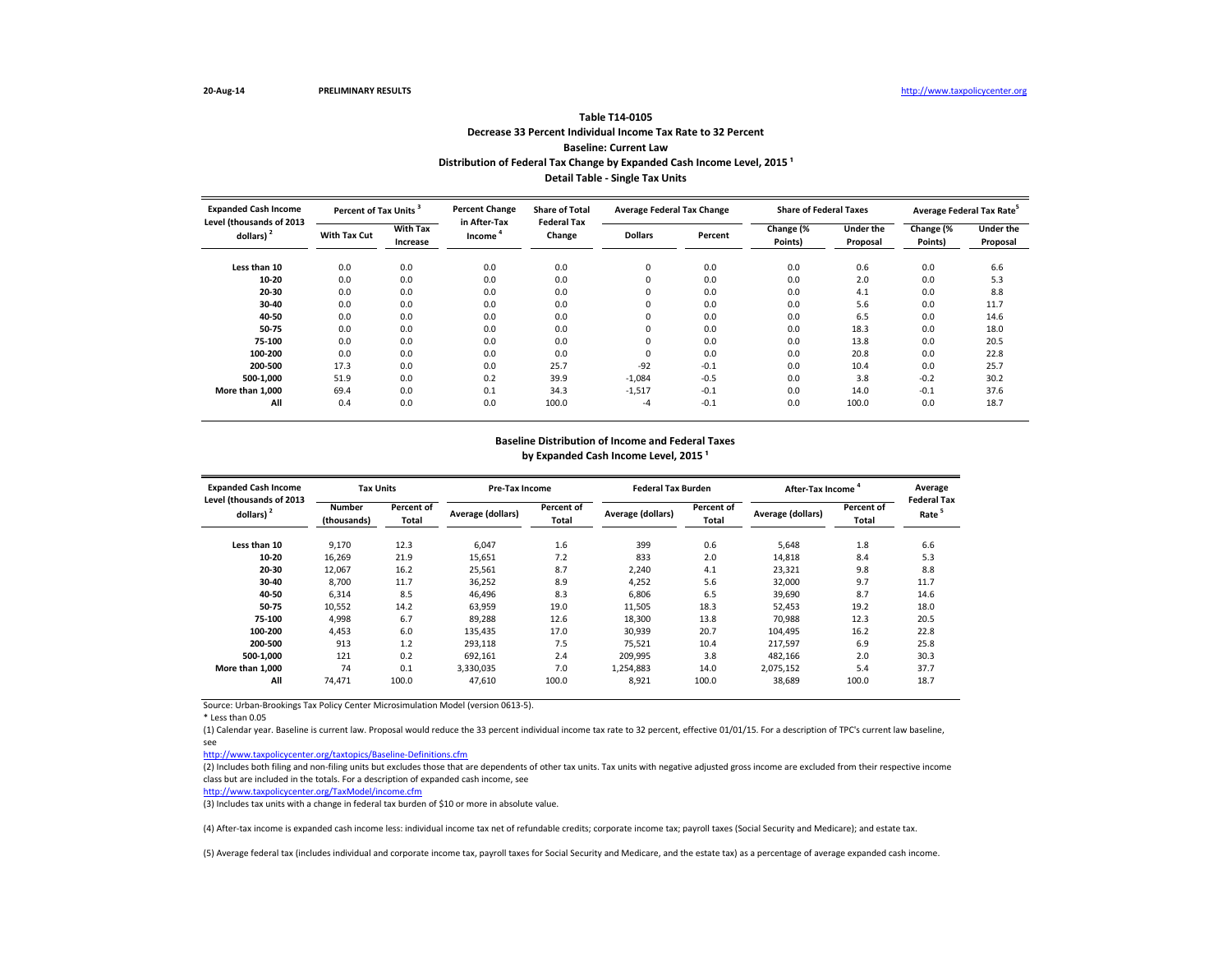# **Decrease 33 Percent Individual Income Tax Rate to 32 Percent Baseline: Current Law Table T14-0105** Distribution of Federal Tax Change by Expanded Cash Income Level, 2015<sup>1</sup> **Detail Table - Married Tax Units Filing Jointly**

| <b>Expanded Cash Income</b>                       | Percent of Tax Units <sup>3</sup> |                             | <b>Percent Change</b>  | <b>Share of Total</b><br><b>Federal Tax</b> | <b>Average Federal Tax Change</b> |         | <b>Share of Federal Taxes</b> |                              | Average Federal Tax Rate <sup>5</sup> |                              |
|---------------------------------------------------|-----------------------------------|-----------------------------|------------------------|---------------------------------------------|-----------------------------------|---------|-------------------------------|------------------------------|---------------------------------------|------------------------------|
| Level (thousands of 2013<br>dollars) <sup>2</sup> | <b>With Tax Cut</b>               | <b>With Tax</b><br>Increase | in After-Tax<br>Income | Change                                      | <b>Dollars</b>                    | Percent | Change (%<br>Points)          | <b>Under the</b><br>Proposal | Change (%<br>Points)                  | <b>Under the</b><br>Proposal |
| Less than 10                                      | 0.0                               | 0.0                         | 0.0                    | 0.0                                         | 0                                 | 0.0     | 0.0                           | 0.0                          | 0.0                                   | 2.3                          |
| 10-20                                             | 0.0                               | 0.0                         | 0.0                    | 0.0                                         | 0                                 | 0.0     | 0.0                           | 0.0                          | 0.0                                   | 0.5                          |
| 20-30                                             | 0.0                               | 0.0                         | 0.0                    | 0.0                                         | $\mathbf 0$                       | 0.0     | 0.0                           | 0.1                          | 0.0                                   | 1.9                          |
| 30-40                                             | 0.0                               | 0.0                         | 0.0                    | 0.0                                         | $\mathbf 0$                       | 0.0     | 0.0                           | 0.2                          | 0.0                                   | 3.5                          |
| 40-50                                             | 0.0                               | 0.0                         | 0.0                    | 0.0                                         | $\mathbf 0$                       | 0.0     | 0.0                           | 0.5                          | 0.0                                   | 5.5                          |
| 50-75                                             | 0.0                               | 0.0                         | 0.0                    | 0.0                                         | $\mathbf 0$                       | 0.0     | 0.0                           | 2.7                          | 0.0                                   | 9.5                          |
| 75-100                                            | 0.0                               | 0.0                         | 0.0                    | 0.0                                         | 0                                 | 0.0     | 0.0                           | 5.0                          | 0.0                                   | 13.2                         |
| 100-200                                           | 0.0                               | 0.0                         | 0.0                    | 0.0                                         | 0                                 | 0.0     | 0.0                           | 28.0                         | 0.0                                   | 17.3                         |
| 200-500                                           | 4.8                               | 0.0                         | 0.0                    | 10.9                                        | $-22$                             | 0.0     | 0.0                           | 24.8                         | 0.0                                   | 22.2                         |
| 500-1,000                                         | 39.1                              | 0.0                         | 0.1                    | 39.5                                        | $-657$                            | $-0.3$  | 0.0                           | 9.0                          | $-0.1$                                | 28.1                         |
| More than 1.000                                   | 80.1                              | 0.0                         | 0.1                    | 49.7                                        | $-1,445$                          | $-0.1$  | 0.0                           | 29.4                         | $-0.1$                                | 35.0                         |
| All                                               | 1.9                               | 0.0                         | 0.0                    | 100.0                                       | $-25$                             | $-0.1$  | 0.0                           | 100.0                        | 0.0                                   | 21.0                         |

#### **Baseline Distribution of Income and Federal Taxes** by Expanded Cash Income Level, 2015<sup>1</sup>

| <b>Expanded Cash Income</b><br>Level (thousands of 2013 | <b>Tax Units</b>      |                     | Pre-Tax Income    |                     | <b>Federal Tax Burden</b> |                     | After-Tax Income  | Average<br><b>Federal Tax</b> |                   |
|---------------------------------------------------------|-----------------------|---------------------|-------------------|---------------------|---------------------------|---------------------|-------------------|-------------------------------|-------------------|
| dollars) <sup>2</sup>                                   | Number<br>(thousands) | Percent of<br>Total | Average (dollars) | Percent of<br>Total | Average (dollars)         | Percent of<br>Total | Average (dollars) | Percent of<br>Total           | Rate <sup>5</sup> |
| Less than 10                                            | 850                   | 1.4                 | 5,410             | 0.1                 | 124                       | 0.0                 | 5,286             | 0.1                           | 2.3               |
| 10-20                                                   | 1.869                 | 3.0                 | 16.300            | 0.3                 | 77                        | 0.0                 | 16,223            | 0.4                           | 0.5               |
| 20-30                                                   | 3,039                 | 4.9                 | 26.099            | 0.8                 | 484                       | 0.1                 | 25.616            | 1.0                           | 1.9               |
| 30-40                                                   | 3,256                 | 5.2                 | 36.416            | 1.2                 | 1,257                     | 0.2                 | 35,159            | 1.5                           | 3.5               |
| 40-50                                                   | 3,585                 | 5.8                 | 46,902            | 1.8                 | 2,596                     | 0.5                 | 44,306            | 2.1                           | 5.5               |
| 50-75                                                   | 9,047                 | 14.5                | 64,384            | 6.1                 | 6,093                     | 2.7                 | 58,290            | 7.0                           | 9.5               |
| 75-100                                                  | 8,453                 | 13.6                | 90,693            | 8.0                 | 11,995                    | 5.0                 | 78.699            | 8.8                           | 13.2              |
| 100-200                                                 | 22.470                | 36.1                | 145.044           | 34.0                | 25,135                    | 28.0                | 119,909           | 35.6                          | 17.3              |
| 200-500                                                 | 7,602                 | 12.2                | 296,741           | 23.5                | 65,823                    | 24.8                | 230,918           | 23.2                          | 22.2              |
| 500-1,000                                               | 925                   | 1.5                 | 701,364           | 6.8                 | 197,501                   | 9.1                 | 503,863           | 6.2                           | 28.2              |
| More than 1.000                                         | 529                   | 0.9                 | 3,202,493         | 17.7                | 1,121,084                 | 29.4                | 2.081.409         | 14.5                          | 35.0              |
| All                                                     | 62,259                | 100.0               | 154,110           | 100.0               | 32,398                    | 100.0               | 121,712           | 100.0                         | 21.0              |

Source: Urban-Brookings Tax Policy Center Microsimulation Model (version 0613-5).

\* Less than 0.05

(1) Calendar year. Baseline is current law. Proposal would reduce the 33 percent individual income tax rate to 32 percent, effective 01/01/15. For a description of TPC's current law baseline, see

<http://www.taxpolicycenter.org/taxtopics/Baseline-Definitions.cfm>

(2) Includes both filing and non-filing units but excludes those that are dependents of other tax units. Tax units with negative adjusted gross income are excluded from their respective income class but are included in the totals. For a description of expanded cash income, see

<http://www.taxpolicycenter.org/TaxModel/income.cfm>

(3) Includes tax units with a change in federal tax burden of \$10 or more in absolute value.

(4) After-tax income is expanded cash income less: individual income tax net of refundable credits; corporate income tax; payroll taxes (Social Security and Medicare); and estate tax.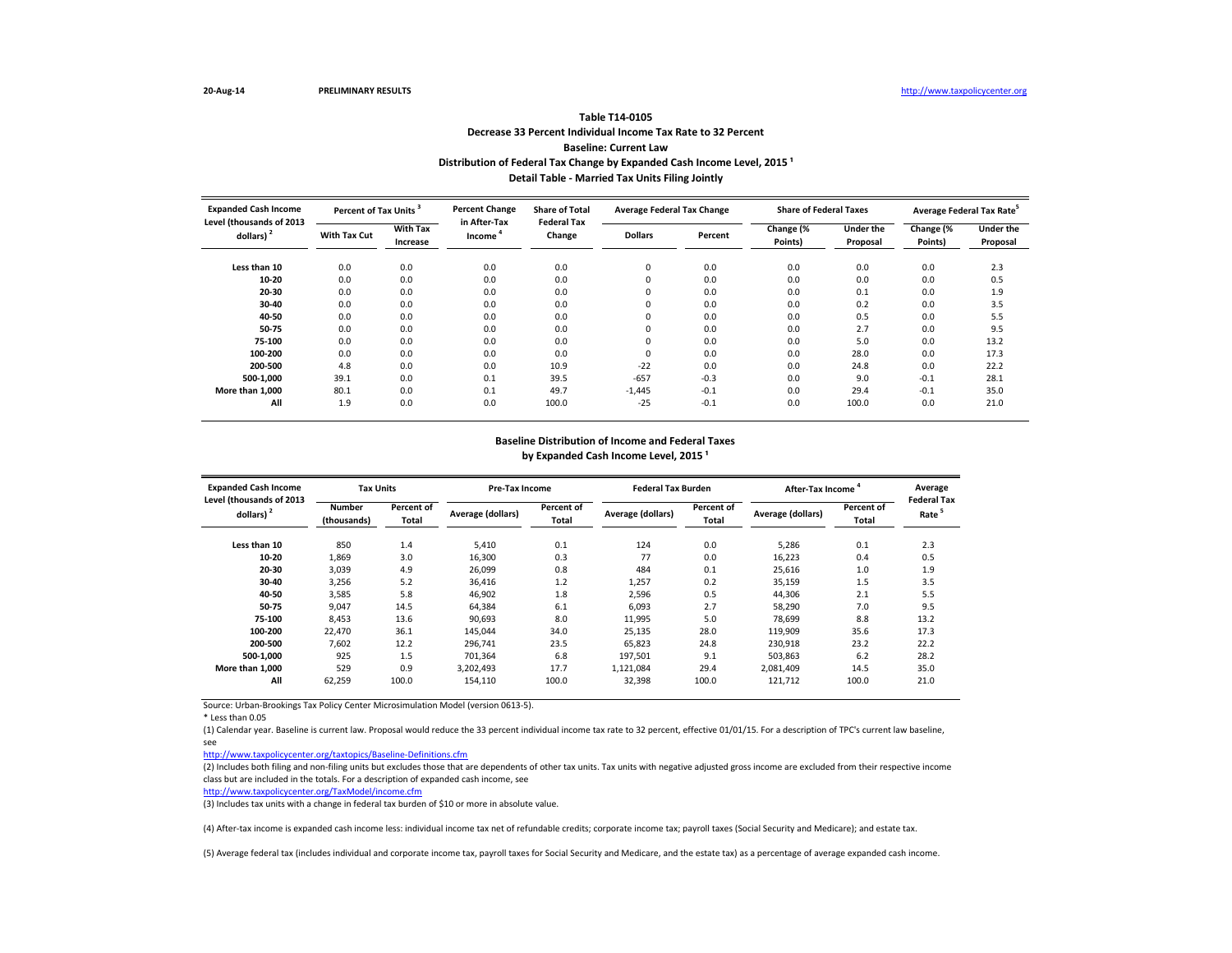# **Decrease 33 Percent Individual Income Tax Rate to 32 Percent Baseline: Current Law Table T14-0105** Distribution of Federal Tax Change by Expanded Cash Income Level, 2015<sup>1</sup> **Detail Table - Head of Household Tax Units**

| <b>Expanded Cash Income</b>                       | Percent of Tax Units <sup>3</sup> |                             | <b>Percent Change</b>  | <b>Share of Total</b><br><b>Federal Tax</b> | <b>Average Federal Tax Change</b> |         | <b>Share of Federal Taxes</b> |                              |                      | Average Federal Tax Rate <sup>5</sup> |
|---------------------------------------------------|-----------------------------------|-----------------------------|------------------------|---------------------------------------------|-----------------------------------|---------|-------------------------------|------------------------------|----------------------|---------------------------------------|
| Level (thousands of 2013<br>dollars) <sup>2</sup> | <b>With Tax Cut</b>               | <b>With Tax</b><br>Increase | in After-Tax<br>Income | Change                                      | <b>Dollars</b>                    | Percent | Change (%<br>Points)          | <b>Under the</b><br>Proposal | Change (%<br>Points) | <b>Under the</b><br>Proposal          |
| Less than 10                                      | 0.0                               | 0.0                         | 0.0                    | 0.0                                         | 0                                 | 0.0     | 0.0                           | $-0.6$                       | 0.0                  | $-11.5$                               |
| 10-20                                             | 0.0                               | 0.0                         | 0.0                    | 0.0                                         | $\mathbf 0$                       | 0.0     | 0.0                           | $-4.3$                       | 0.0                  | $-9.5$                                |
| 20-30                                             | 0.0                               | 0.0                         | 0.0                    | 0.0                                         | $\mathbf 0$                       | 0.0     | 0.0                           | $-3.7$                       | 0.0                  | $-4.6$                                |
| 30-40                                             | 0.0                               | 0.0                         | 0.0                    | 0.0                                         | 0                                 | 0.0     | 0.0                           | 1.9                          | 0.0                  | 1.9                                   |
| 40-50                                             | 0.0                               | 0.0                         | 0.0                    | 0.0                                         | $\mathbf 0$                       | 0.0     | 0.0                           | 6.1                          | 0.0                  | 6.3                                   |
| 50-75                                             | 0.0                               | 0.0                         | 0.0                    | 0.0                                         | $\mathbf 0$                       | 0.0     | 0.0                           | 25.9                         | 0.0                  | 11.9                                  |
| 75-100                                            | 0.0                               | 0.0                         | 0.0                    | 0.0                                         | 0                                 | 0.0     | 0.0                           | 21.3                         | 0.0                  | 15.6                                  |
| 100-200                                           | 0.0                               | 0.0                         | 0.0                    | 0.0                                         | 0                                 | 0.0     | 0.0                           | 30.2                         | 0.0                  | 19.4                                  |
| 200-500                                           | 2.1                               | 0.0                         | 0.0                    | 12.1                                        | $-27$                             | 0.0     | 0.0                           | 10.0                         | 0.0                  | 24.2                                  |
| 500-1.000                                         | 47.4                              | 0.0                         | 0.2                    | 40.4                                        | $-926$                            | $-0.5$  | 0.0                           | 2.7                          | $-0.1$               | 28.5                                  |
| More than 1,000                                   | 77.9                              | 0.0                         | 0.1                    | 47.5                                        | $-1,562$                          | $-0.2$  | 0.0                           | 10.3                         | $-0.1$               | 34.5                                  |
| All                                               | 0.1                               | 0.0                         | 0.0                    | 100.0                                       | $-2$                              | 0.0     | 0.0                           | 100.0                        | 0.0                  | 10.9                                  |

#### **Baseline Distribution of Income and Federal Taxes** by Expanded Cash Income Level, 2015<sup>1</sup>

| <b>Expanded Cash Income</b>                       | <b>Tax Units</b>      |                     | Pre-Tax Income    |                     | <b>Federal Tax Burden</b> |                     | <b>After-Tax Income</b> | Average             |                                         |
|---------------------------------------------------|-----------------------|---------------------|-------------------|---------------------|---------------------------|---------------------|-------------------------|---------------------|-----------------------------------------|
| Level (thousands of 2013<br>dollars) <sup>2</sup> | Number<br>(thousands) | Percent of<br>Total | Average (dollars) | Percent of<br>Total | Average (dollars)         | Percent of<br>Total | Average (dollars)       | Percent of<br>Total | <b>Federal Tax</b><br>Rate <sup>5</sup> |
| Less than 10                                      | 1,041                 | 4.3                 | 6,861             | 0.6                 | $-786$                    | $-0.6$              | 7,648                   | 0.7                 | $-11.5$                                 |
| 10-20                                             | 3.834                 | 16.0                | 15.877            | 5.0                 | $-1,504$                  | $-4.3$              | 17.380                  | 6.1                 | $-9.5$                                  |
| 20-30                                             | 4,122                 | 17.2                | 26.044            | 8.7                 | $-1,196$                  | $-3.7$              | 27.240                  | 10.3                | $-4.6$                                  |
| 30-40                                             | 3.620                 | 15.1                | 36,245            | 10.7                | 698                       | 1.9                 | 35,547                  | 11.8                | 1.9                                     |
| 40-50                                             | 2,789                 | 11.6                | 46.657            | 10.6                | 2,931                     | 6.1                 | 43.726                  | 11.1                | 6.3                                     |
| 50-75                                             | 4,580                 | 19.1                | 63,473            | 23.7                | 7,562                     | 25.9                | 55,912                  | 23.4                | 11.9                                    |
| 75-100                                            | 2,060                 | 8.6                 | 88.734            | 14.9                | 13,850                    | 21.3                | 74.884                  | 14.1                | 15.6                                    |
| 100-200                                           | 1,581                 | 6.6                 | 132.077           | 17.0                | 25,580                    | 30.2                | 106.497                 | 15.4                | 19.4                                    |
| 200-500                                           | 191                   | 0.8                 | 289,752           | 4.5                 | 70,167                    | 10.0                | 219,585                 | 3.8                 | 24.2                                    |
| 500-1,000                                         | 19                    | 0.1                 | 694,041           | 1.1                 | 198,628                   | 2.8                 | 495,413                 | 0.8                 | 28.6                                    |
| More than 1.000                                   | 13                    | 0.1                 | 3,072,926         | 3.2                 | 1,063,069                 | 10.3                | 2,009,856               | 2.4                 | 34.6                                    |
| All                                               | 24.016                | 100.0               | 51,175            | 100.0               | 5,573                     | 100.0               | 45.602                  | 100.0               | 10.9                                    |

Source: Urban-Brookings Tax Policy Center Microsimulation Model (version 0613-5).

\* Less than 0.05

(1) Calendar year. Baseline is current law. Proposal would reduce the 33 percent individual income tax rate to 32 percent, effective 01/01/15. For a description of TPC's current law baseline, see

<http://www.taxpolicycenter.org/taxtopics/Baseline-Definitions.cfm>

(2) Includes both filing and non-filing units but excludes those that are dependents of other tax units. Tax units with negative adjusted gross income are excluded from their respective income class but are included in the totals. For a description of expanded cash income, see

<http://www.taxpolicycenter.org/TaxModel/income.cfm>

(3) Includes tax units with a change in federal tax burden of \$10 or more in absolute value.

(4) After-tax income is expanded cash income less: individual income tax net of refundable credits; corporate income tax; payroll taxes (Social Security and Medicare); and estate tax.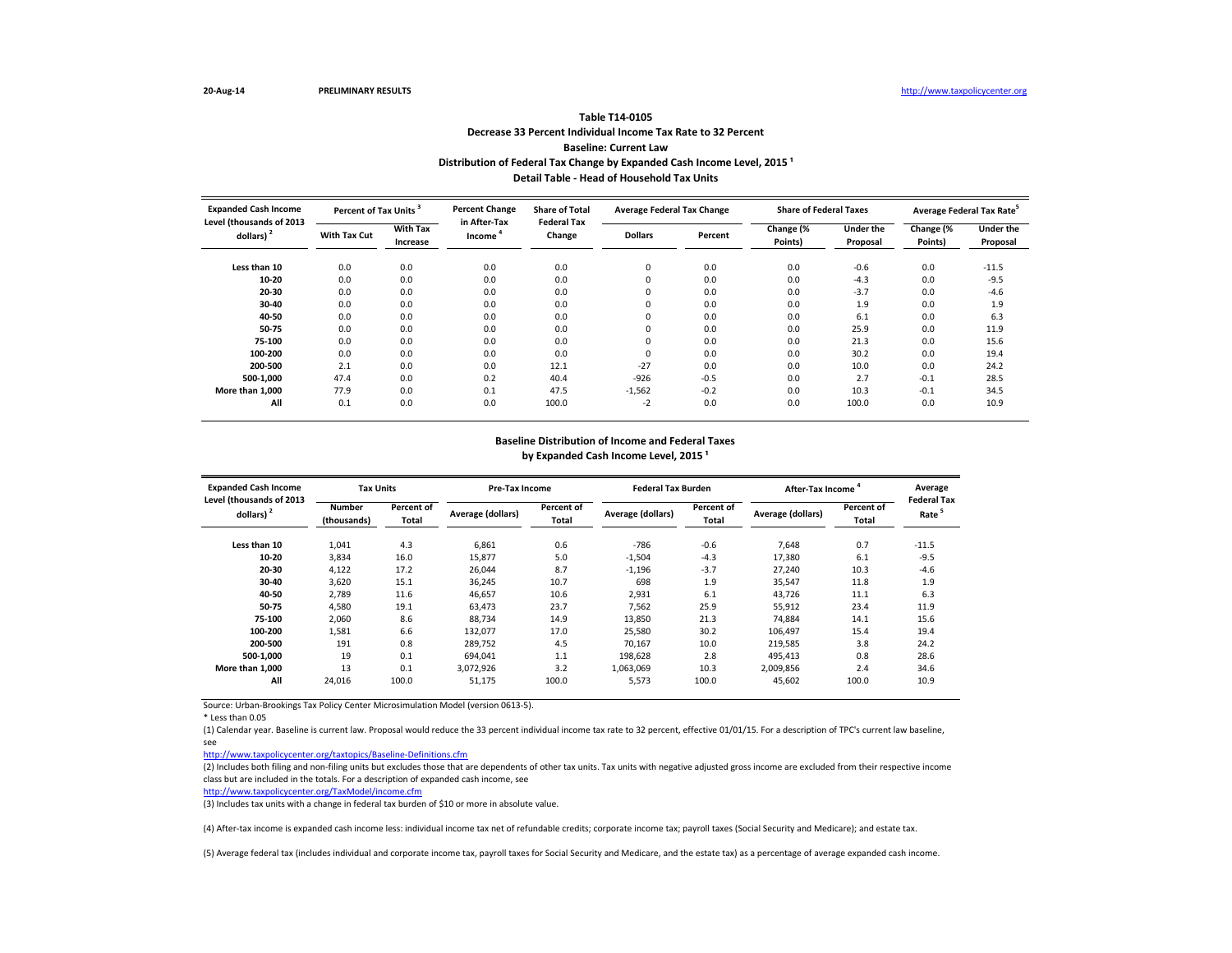# **Decrease 33 Percent Individual Income Tax Rate to 32 Percent Baseline: Current Law Table T14-0105** Distribution of Federal Tax Change by Expanded Cash Income Level, 2015<sup>1</sup> **Detail Table - Tax Units with Children**

| <b>Expanded Cash Income</b><br>Level (thousands of 2013 | Percent of Tax Units <sup>3</sup> |                             | <b>Percent Change</b><br>in After-Tax | <b>Share of Total</b><br><b>Federal Tax</b> | <b>Average Federal Tax Change</b> |         | <b>Share of Federal Taxes</b> |                       | Average Federal Tax Rate <sup>5</sup> |                              |
|---------------------------------------------------------|-----------------------------------|-----------------------------|---------------------------------------|---------------------------------------------|-----------------------------------|---------|-------------------------------|-----------------------|---------------------------------------|------------------------------|
| dollars) <sup>2</sup>                                   | <b>With Tax Cut</b>               | <b>With Tax</b><br>Increase | Income                                | Change                                      | <b>Dollars</b>                    | Percent | Change (%<br>Points)          | Under the<br>Proposal | Change (%<br>Points)                  | <b>Under the</b><br>Proposal |
| Less than 10                                            | 0.0                               | 0.0                         | 0.0                                   | 0.0                                         | 0                                 | 0.0     | 0.0                           | $-0.1$                | 0.0                                   | $-15.6$                      |
| 10-20                                                   | 0.0                               | 0.0                         | 0.0                                   | 0.0                                         | $\mathbf 0$                       | 0.0     | 0.0                           | $-0.8$                | 0.0                                   | $-13.0$                      |
| 20-30                                                   | 0.0                               | 0.0                         | 0.0                                   | 0.0                                         | 0                                 | 0.0     | 0.0                           | $-0.8$                | 0.0                                   | $-6.9$                       |
| 30-40                                                   | 0.0                               | 0.0                         | 0.0                                   | 0.0                                         | 0                                 | 0.0     | 0.0                           | $-0.1$                | 0.0                                   | $-0.3$                       |
| 40-50                                                   | 0.0                               | 0.0                         | 0.0                                   | 0.0                                         | 0                                 | 0.0     | 0.0                           | 0.7                   | 0.0                                   | 4.4                          |
| 50-75                                                   | 0.0                               | 0.0                         | 0.0                                   | 0.0                                         | 0                                 | 0.0     | 0.0                           | 4.5                   | 0.0                                   | 10.1                         |
| 75-100                                                  | 0.0                               | 0.0                         | 0.0                                   | 0.0                                         | 0                                 | 0.0     | 0.0                           | 6.3                   | 0.0                                   | 13.5                         |
| 100-200                                                 | 0.0                               | 0.0                         | 0.0                                   | 0.0                                         | $\mathbf 0$                       | 0.0     | 0.0                           | 29.3                  | 0.0                                   | 16.9                         |
| 200-500                                                 | 2.9                               | 0.0                         | 0.0                                   | 8.2                                         | $-17$                             | 0.0     | 0.0                           | 24.9                  | 0.0                                   | 21.8                         |
| 500-1,000                                               | 42.1                              | 0.0                         | 0.1                                   | 42.0                                        | $-714$                            | $-0.4$  | 0.0                           | 9.0                   | $-0.1$                                | 27.8                         |
| More than 1.000                                         | 86.7                              | 0.0                         | 0.1                                   | 49.8                                        | $-1,566$                          | $-0.1$  | 0.0                           | 27.0                  | $-0.1$                                | 35.0                         |
| All                                                     | 1.1                               | 0.0                         | 0.0                                   | 100.0                                       | $-17$                             | $-0.1$  | 0.0                           | 100.0                 | 0.0                                   | 18.6                         |

#### **Baseline Distribution of Income and Federal Taxes** by Expanded Cash Income Level, 2015<sup>1</sup>

| <b>Expanded Cash Income</b><br>Level (thousands of 2013 | <b>Tax Units</b>             |                     | Pre-Tax Income    |                            | <b>Federal Tax Burden</b> |                     | <b>After-Tax Income</b> |                     | Average<br><b>Federal Tax</b> |
|---------------------------------------------------------|------------------------------|---------------------|-------------------|----------------------------|---------------------------|---------------------|-------------------------|---------------------|-------------------------------|
| dollars) $2$                                            | <b>Number</b><br>(thousands) | Percent of<br>Total | Average (dollars) | Percent of<br><b>Total</b> | Average (dollars)         | Percent of<br>Total | Average (dollars)       | Percent of<br>Total | Rate <sup>5</sup>             |
| Less than 10                                            | 1,371                        | 2.7                 | 6,545             | 0.2                        | $-1,018$                  | $-0.1$              | 7,563                   | 0.2                 | $-15.6$                       |
| 10-20                                                   | 4,413                        | 8.6                 | 15,962            | 1.2                        | $-2,074$                  | $-0.8$              | 18,035                  | 1.7                 | $-13.0$                       |
| 20-30                                                   | 5,023                        | 9.8                 | 25,967            | 2.2                        | $-1,781$                  | $-0.8$              | 27.748                  | 2.9                 | $-6.9$                        |
| 30-40                                                   | 4,528                        | 8.9                 | 36,269            | 2.8                        | $-110$                    | $-0.1$              | 36,379                  | 3.4                 | $-0.3$                        |
| 40-50                                                   | 3,817                        | 7.5                 | 46,710            | 3.0                        | 2,066                     | 0.7                 | 44,644                  | 3.5                 | 4.4                           |
| 50-75                                                   | 7,644                        | 14.9                | 64,134            | 8.3                        | 6,444                     | 4.5                 | 57,690                  | 9.1                 | 10.1                          |
| 75-100                                                  | 5.720                        | 11.2                | 90,284            | 8.7                        | 12,226                    | 6.3                 | 78.058                  | 9.2                 | 13.5                          |
| 100-200                                                 | 13,206                       | 25.8                | 145,043           | 32.2                       | 24,503                    | 29.2                | 120,541                 | 32.9                | 16.9                          |
| 200-500                                                 | 4,261                        | 8.3                 | 296.665           | 21.3                       | 64,727                    | 24.9                | 231.938                 | 20.4                | 21.8                          |
| 500-1.000                                               | 509                          | 1.0                 | 699.656           | 6.0                        | 195.290                   | 9.0                 | 504,366                 | 5.3                 | 27.9                          |
| More than 1.000                                         | 275                          | 0.5                 | 3.098.950         | 14.4                       | 1.086.173                 | 27.0                | 2.012.778               | 11.5                | 35.1                          |
| All                                                     | 51,185                       | 100.0               | 116.093           | 100.0                      | 21,626                    | 100.0               | 94,468                  | 100.0               | 18.6                          |

Source: Urban-Brookings Tax Policy Center Microsimulation Model (version 0613-5).

\* Less than 0.05

Note: Tax units with children are those claiming an exemption for children at home or away from home.

(1) Calendar year. Baseline is current law. Proposal would reduce the 33 percent individual income tax rate to 32 percent, effective 01/01/15. For a description of TPC's current law baseline, see

<http://www.taxpolicycenter.org/taxtopics/Baseline-Definitions.cfm>

(2) Includes both filing and non-filing units but excludes those that are dependents of other tax units. Tax units with negative adjusted gross income are excluded from their respective income class but are included in the totals. For a description of expanded cash income, see

<http://www.taxpolicycenter.org/TaxModel/income.cfm>

(3) Includes tax units with a change in federal tax burden of \$10 or more in absolute value.

(4) After-tax income is expanded cash income less: individual income tax net of refundable credits; corporate income tax; payroll taxes (Social Security and Medicare); and estate tax.